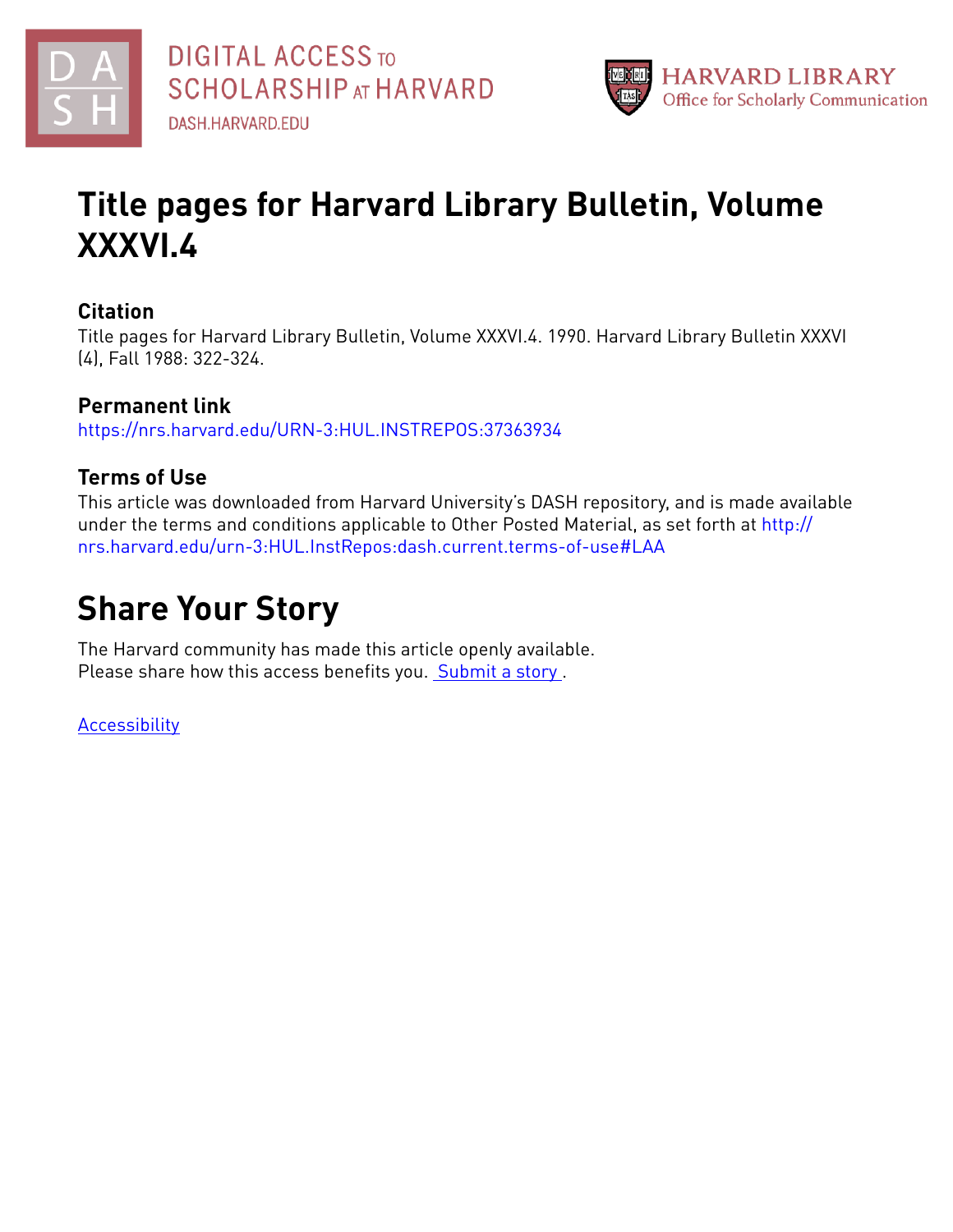Harvard University - Houghton Library / Harvard University. Harvard Library bulletin. Cambridge, Mass., Harvard University Library. Volume XXXVI, Number 4 (Fall 1988)

# HARVARD LIBRARY BULLETIN

Volume XXXVI Fall 1988 Number 4



# Published by the Harvard University Library

Cambridge, Massachusetts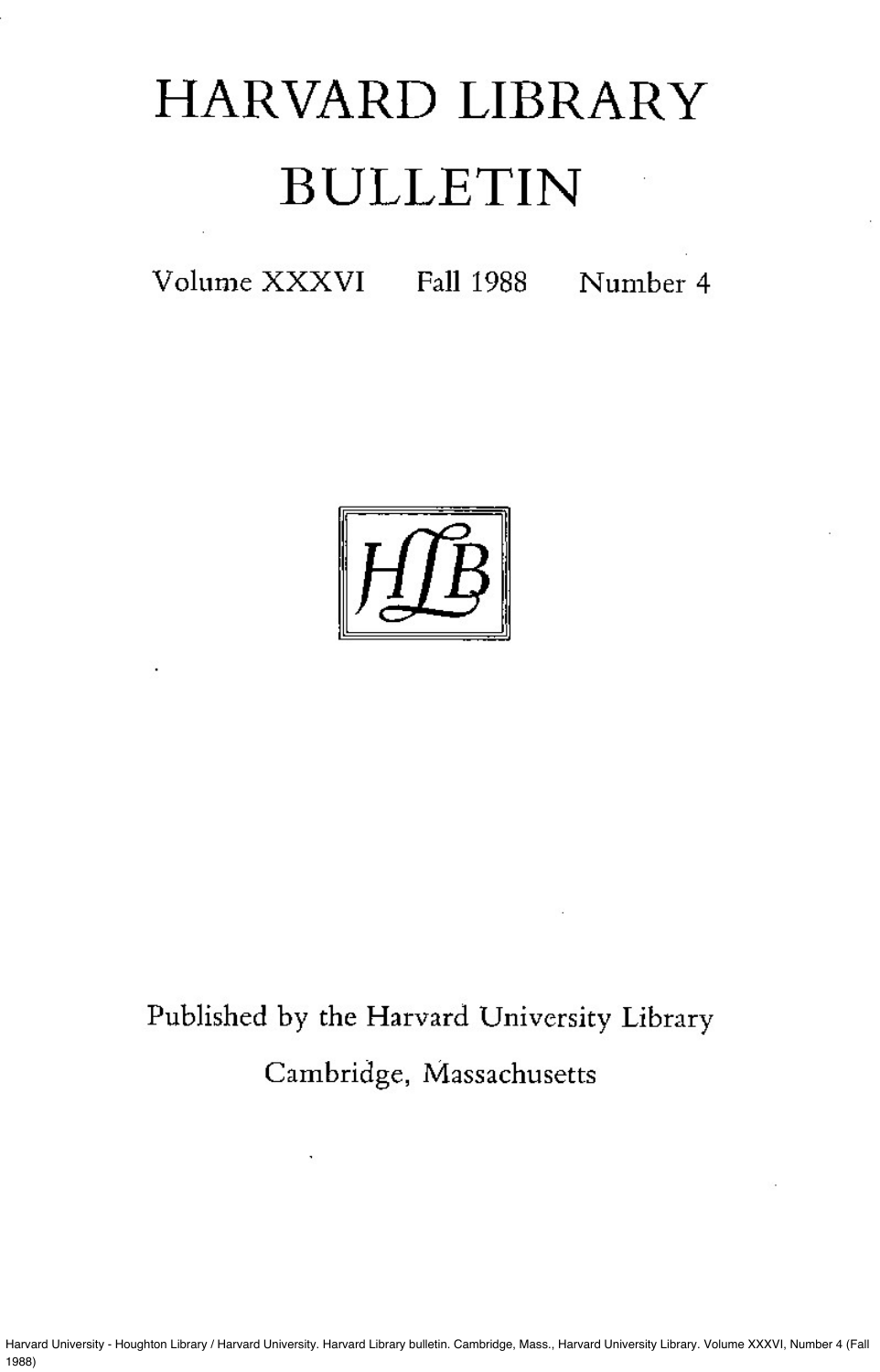**HARVARD LIBRARY BULLETIN** VOLUME XXXVI, NUMBER 4: Fall 1988 PUBLISHED APRIL 1990 ISSN 0017-8136

Editor Kenneth E. Carpenter

**Managing Editor** Daniel J. Griffin

#### ADVISORY BOARD

Bernard Bailyn, Adams University Professor

Herschel C. Baker, Frances Lee Higginson Professor of English, Emeritus

William Bentinck-Smith, Honorary Curator of Type Specimens and Letter Design in the Harvard College Library

Charles Berlin, Lee M. Friedman Bibliographer in Judaica in the Harvard College Library William H. Bond, Professor of Bibliography, Emeritus

Alfred D. Chandler, Jr., Isidor Straus Professor of Business History, Emeritus

Patrick D. Hanan, Professor of Chinese Literature

Albert M. Henrichs, Eliot Professor of Greek Literature

Andrew L. Kaufman, Charles Stebbins Fairchild Professor of Law

Jeanne T. Newlin, Curator of the Theatre Collection in the Harvard College Library

Hugh M. Olmsted, Head of the Slavic Department in the Harvard College Library

Simon M. Schama, Professor of History

- Helen Vendler, William R. Kenan Jr. Professor of English and American Language and Literature
- Arthur E. Vershbow, Member of the Overseers' Committee to Visit the Harvard University Library
- Richard J. Wolfe, Curator of Rare Books and Manuscripts, Francis A. Countway Library, Joseph Garland Librarian

## Copyright 1990 President and Fellows of Harvard College

## Second-class postage paid at Boston, Massachusetts 02109

Harvard University - Houghton Library / Harvard University. Harvard Library bulletin. Cambridge, Mass., Harvard University Library. Volume XXXVI, Number 4 (Fall 1988)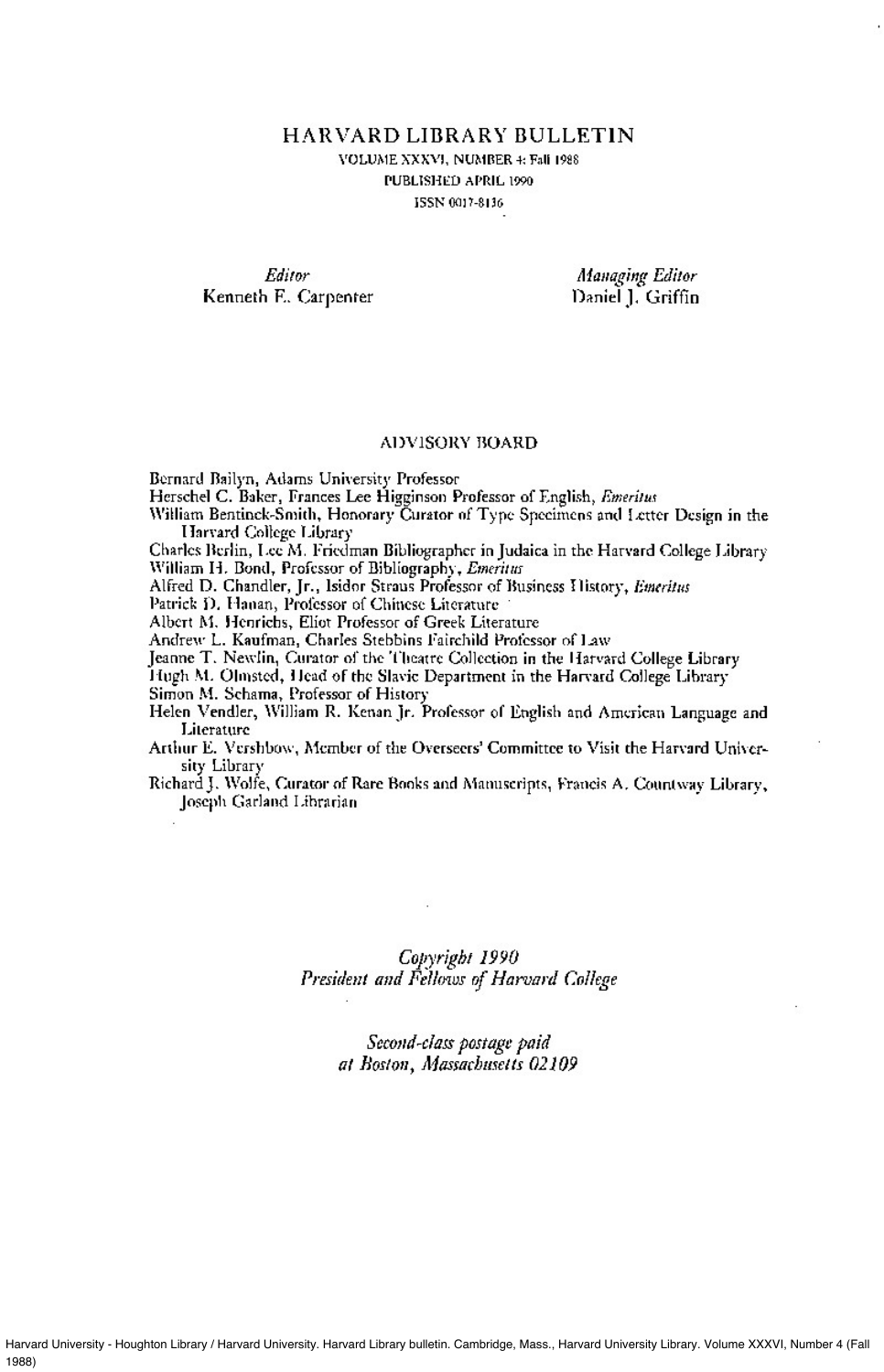# **CONTENTS**

1000 - 1000 - 1000 - 1000 - 1000 - 1000 - 1000 - 1000 - 1000 - 1000 - 1000 - 1000 - 1000 - 1000 - 1000 - 1000<br>1000 - 1000 - 1000 - 1000 - 1000 - 1000 - 1000 - 1000 - 1000 - 1000 - 1000 - 1000 - 1000 - 1000 - 1000 - 1000

| Among Harvard's Libraries                                                                | 325 |
|------------------------------------------------------------------------------------------|-----|
| Past and Present in Hebrew Literary Translation<br><b>GABRIEL ZORAN</b>                  | 333 |
| A Carved Tablet Showing Early Printers' Marks on<br>The Widener Library<br>Mason Hammond | 373 |
| An Early "Tale from Shakespeare": The Tempest<br><b>G. BLAKEMORE EVANS</b>               | 381 |
| A Harvard Library Bibliography: Supplement                                               | 416 |
| Contributors to This Issue                                                               | 431 |

 $\sigma$ 

 $\sim 10^{-10}$ 

 $\sim$  100

Harvard University - Houghton Library / Harvard University. Harvard Library bulletin. Cambridge, Mass., Harvard University Library. Volume XXXVI, Number 4 (Fall 1988)